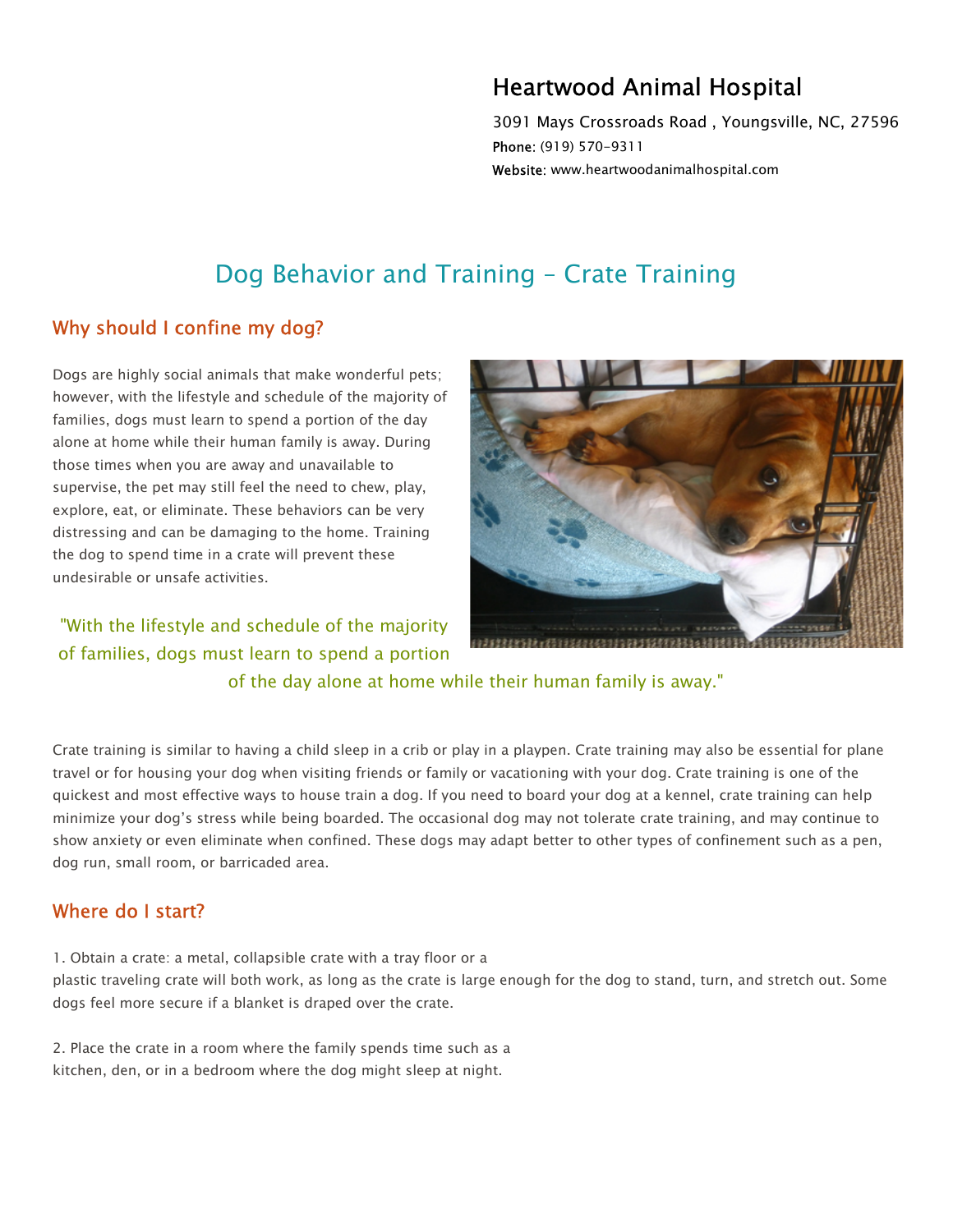### How do I crate train my puppy?

1. Introduce the puppy to the crate as soon as it is brought home

and as early in the day as possible. Place a variety of treats in the cage throughout the day so that the puppy is encouraged to enter voluntarily.

2. If the puppy is tired and calm, it may take a "nap" shortly after

being placed in its crate. If not, be certain to provide a few novel and stimulating toys or chews for play. In this way, the crate serves two functions – as your puppy's bed (crib) or your puppy's play area (playpen).

3. Leave the room but remain close enough to hear the puppy.

Escape behavior and vocalization (crying, whimpering or barking) are to be expected when a dog is first placed in its crate. Ignore your puppy until the crying stops; never release the puppy unless it is quiet.

4. A brief disruption may be useful to deter crying if it does not

subside on its own. A shaker can (a sealed can filled with coins or marbles) can be tossed at the crate when the pup barks. When the barking ceases, stop the disruption.

5. When your pup is calmed and quiet you can take it out and reward it with treats and play time.

6. Repeat the cage and release procedure a few more times during the day, including each naptime and each time your puppy is given a toy or chew with which to play. Each time, increase the time that the dog must stay in the crate before letting it out. Always give the puppy exercise and a chance to eliminate before securing it in the crate.

7. At bedtime, the dog should be exercised, secured in its crate, and left for the night. Do not go to the dog if it cries. Never leave the puppy in its crate for longer than it can control its bowels or bladder or it may be forced to eliminate in the crate.

8. Remember to positively reinforce your puppy's calmed behavior in the crate and provide it with stimulation (i.e., chew toys) while inside.

9. Remember, if your puppy is still agitated in the crate after following these guidelines, stop training and consult your veterinarian for additional help.

## How can I train an adult dog?

Training an adult dog is similar to training a puppy. However, it may require more time and patience. Set up the crate in the dog's feeding area with the door open for a few days.

"Training an adult dog is similar to training a puppy."